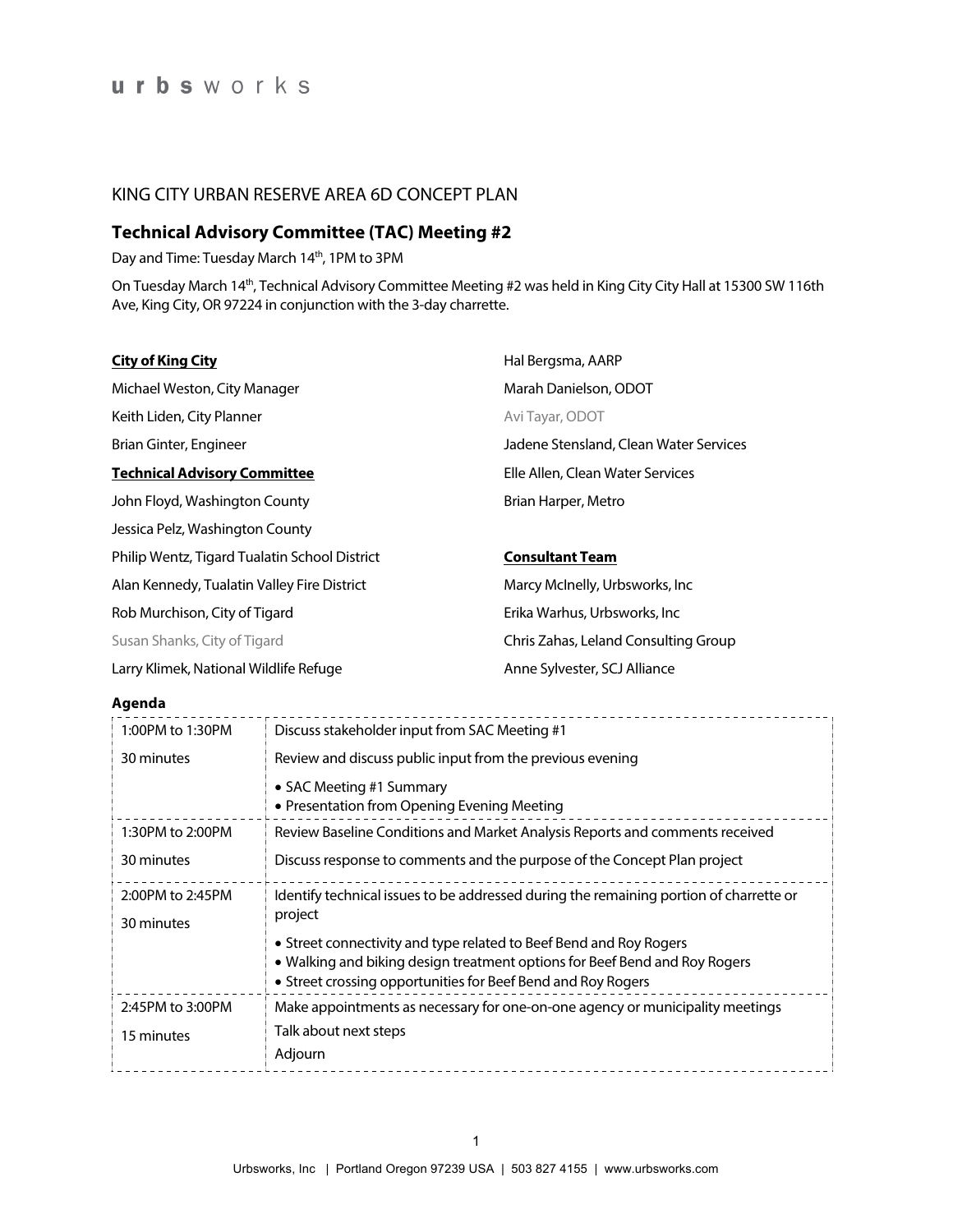# urbsworks

### **Welcome and Introductions**

[All] Everyone present introduced themselves and which agency they represent.

Marcy explained that final reports would be posted to the project website in the next 2 weeks. She gave an overview of the charrette events and what feedback was received from the stakeholder meeting (the Opening Evening Event) held the night before. The feedback and presentation was also posted to the project web page.

## **Key Findings for the Base Conditions Reports**

Report authors or representatives presented the key findings for the base conditions reports and addressed technical questions from the TAC comments.

### **Market Analysis Report Key Findings**

Chris Zahas presented the key findings in the Market Analysis Report from LCG. The purpose of the report was to discover what the market could support in the area and what sort of development was possible. Key findings were:

- There is strong market demand for development in the area.
- 500-900 units of housing could be supported over the next 10 years.
- There is market support for a range of housing types, from single detached to compact or attached housing.
- The character development is important; development that takes advantage of the unique qualities of the area will command a premium.
- The retail would need to be located on a "main street" type of street that is perpendicular to Beef Bend or Roy Rogers, and with visibility from those streets.

Hal Bergsma: Why doesn't the market area include South Cooper Mountain area?

Response from Chris: Shifting the market study area toward Cooper Mountain might not change the analysis, but it is an interesting idea from a commercial demand aspect. Extending the market boundary might include more "rooftops," and could indicate more demand for commercial uses. As it is, the report draws a smaller area and is somewhat conservative.

## **Transportation Base Conditions Report**

Anne Sylvester presented the Transportation Base Conditions Report. She reminded the group that the report is highlevel inventory of existing conditions, and—in response to ODOT comments specifically—it documents conditions for those roads and intersections where information was already available. For that reason, some TAC comments will not be addressed in the revised report but will be addressed at a later time in the concept planning or noted for later investigations in the master plan. Additional traffic counts would need to be done at the time of a master plan.

Jessica Pelz: Protect access to Beef Bend and Roy Rogers. They are both collectors and the minimum spacing for collectors is 600 feet or ¼ mile. There may be a conflict with existing roads.

Keith Liden: An example is the intersection of 137<sup>th</sup>/Beef Bend. There, sight distance is also an issue. A new design for the intersection might be able to address multiple issues at once.

Property Owner: Do connections east/west through the study area need to happen, and if so, how will this connection cross the ravines? Through culverts or bridges or fill?

Brian Ginter: Yes, an east/west connection would be necessary and the ravines would be crossed with culverts or bridges depending on the specific condition.

Marcy McInelly: The team is looking closely at the River Terrace Boulevard design because it is a good example of how to design a street that carries a significant amount of traffic but is also something that houses can face. This could be a good example for a future redesign of Beef Bend.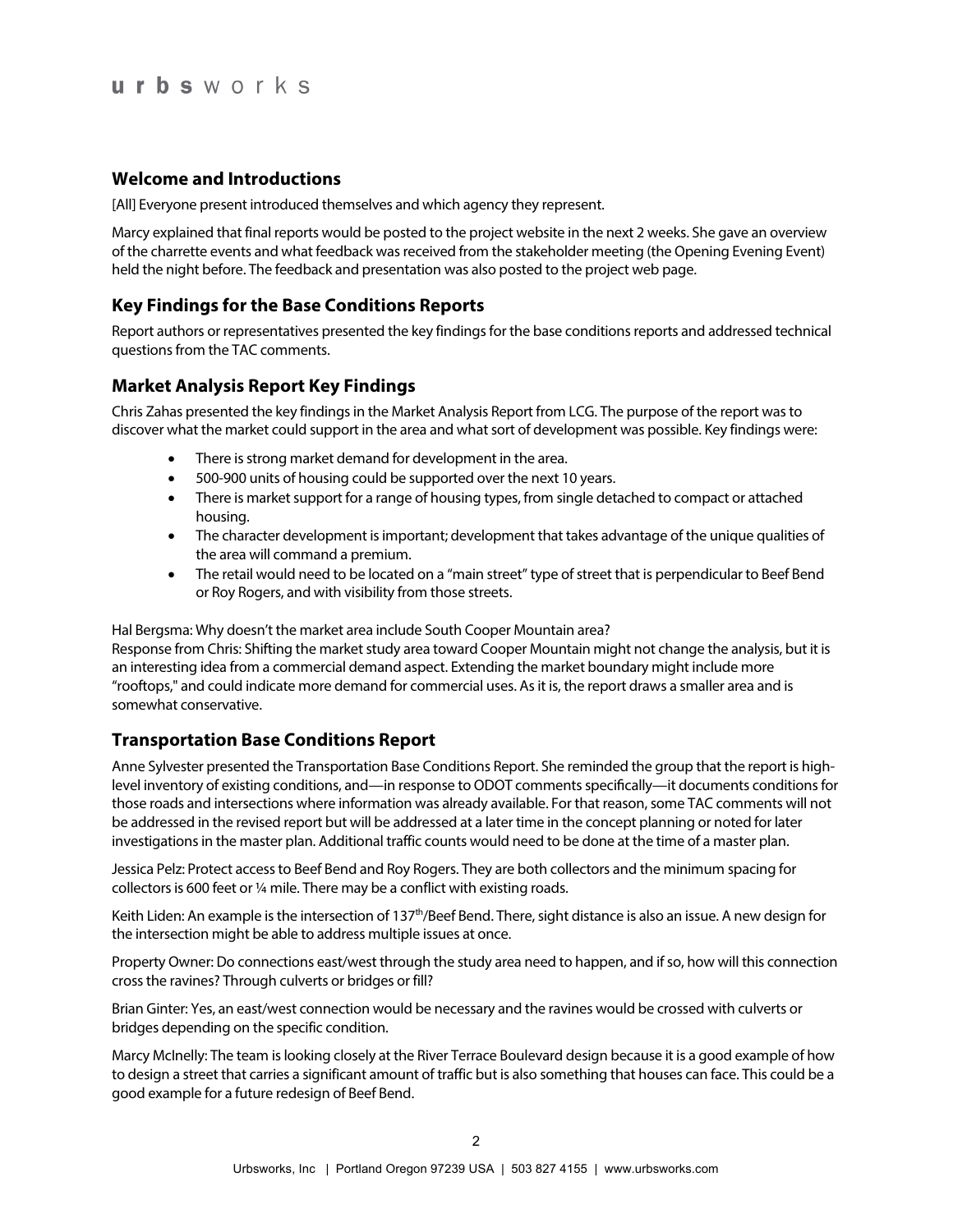# urbsworks

### **Natural Resources Base Conditions Report**

Anne Sylvester presented the Natural Resources Base Conditions Report on behalf of Lisa Palazzi at SCJ. The report establishes a baseline for the design team's challenge of balancing the cost of infrastructure and the amount of development while maintaining wildlife habitat and promoting restoration. It is a high level look appropriate for the concept plan phase. A future master plan effort will look more in depth at soils and wetlands.

Jadene Stensland: Advice about soils and wetlands—platting is easier when the area is walked and delineated. Even with a local wetland inventory, planning amendments may be necessary after the master plan work. It isimportant to get more information early. Ground-truthing early is important in mitigating future problems. North Bethany had to be replatted because there was inadequate study during the master plan process.

Brian Harper: Agree. There was a lot of ground-truthing in Wilsonville's Frog Pond project, during the Master Plan and more recent work.

Keith Liden: Question from property owner who wants to come into the URA area though currently designated as Rural Reserve Area. Is there any process by which this property owner can come in?

Brian Harper: There is no way to bring in this property now. Metro won't re-assess the urban/rural reserves for maybe 20 years and they are reluctant to revisit these designations until that time.

Property Owner: Expressed concerns about property damage from drainage and stormwater mismanagement.

Elle Allen: April 2019 standards in place to address effects of hydromodification and now would be a good time for this property owner to work with CWS as these standards are put in place.

#### **Infrastructure Base Conditions Reports**

Brian Ginter presented the findings for the Infrastructure Base Conditions Report. MSA is working on creating a stormwater management plan that builds on efforts made in River Terrace. Drinking water is managed by City of Tigard. Infrastructure will likely come in as a phased effort. We also need to consider what happens if development come in in a piecemeal way. Anticipates dealing with stormwater in new development.

Jadene Stensland: Better protection for the Tualatin River can be provided through development, through a combination of solutions for stormwater, such as green streets, local and regional stormwater solutions.

Question from a property owner: if a private well failed, would the property owner be forced to hook up to the water district?

Answer: Only after annexation.

Mike Weston: Would it be possible to tap into the Willamette water line that's coming down Roy Rogers soon?

Jessica Pelz: Can someone annex into CWS without being part of the city?

Elle Allen: Yes. A property owner can hook up to CWS without being annexed to the city.

Elle Allen: If the plan is regional water management, there are funding mechanisms in place. Consider that there are 125-200 foot setbacks from the Tualatin River.

Jessica Pelz: The sinkholes along Beef Bend will need to be addressed and are clear indication of further stormwater difficulties with this area.

### **Other Comments:**

Keith Liden: How much flexibility on street design for Beef Bend and what are the standards for the crossings? What about an alternative design to on-street bike lanes such as the cycle track design?

Jessica Pelz: It depends on streets you are connecting to (county or city).